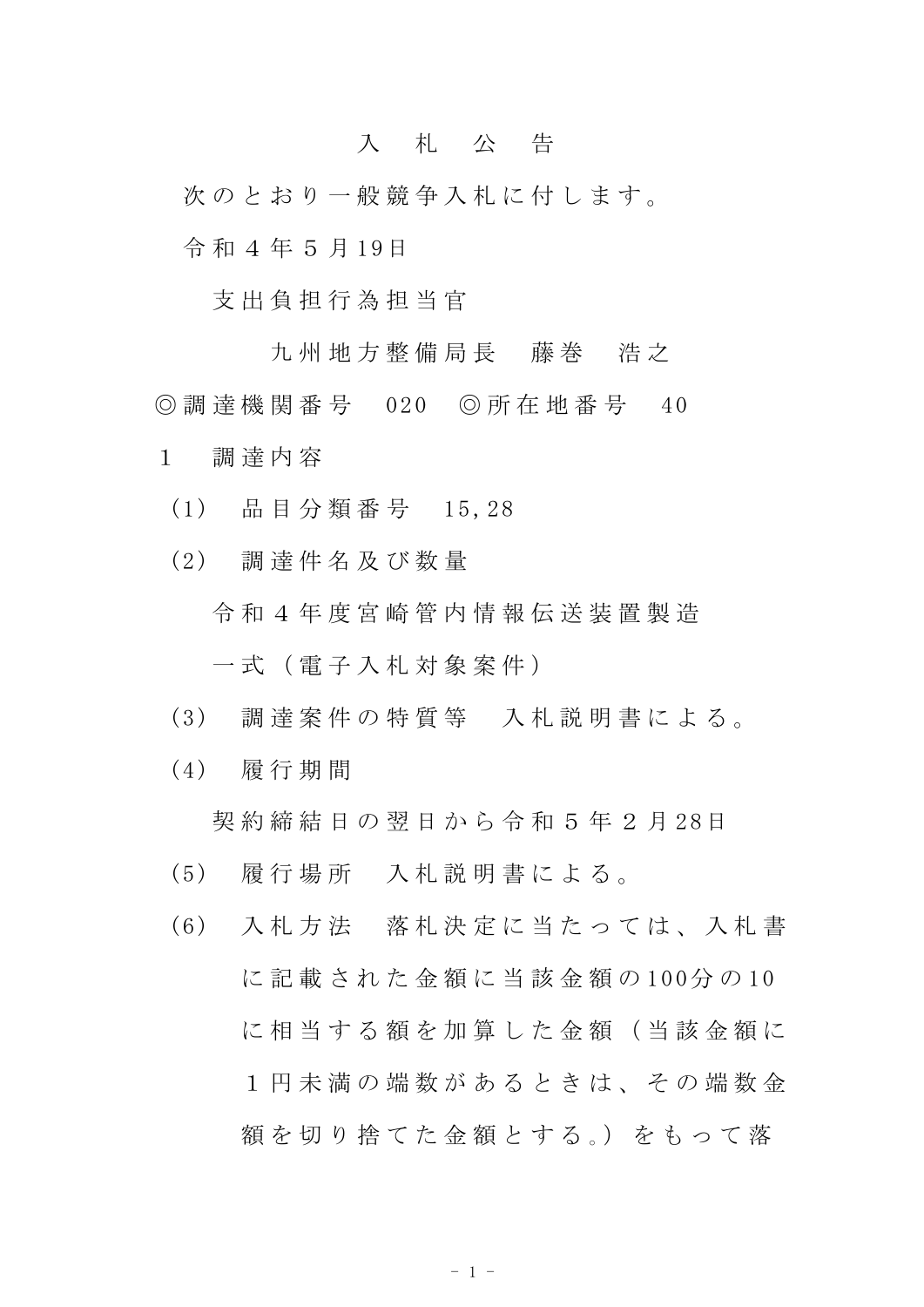札 価 格 と す る の で 、 入 札 者 は 消 費 税 及 び 地 方消費税に係る課税事業者であるか免税事 業者であるかを問わず、見積もった契約希 望 金 額 の 110分 の 100に 相 当 す る 金 額 を 入 札 書に記載すること。

入札者は、本 調 達 案 件 価 格 の ほ か 、 本 調 達案件に要する一切の諸経費を含めた契約 希 望 金 額 を 見 積 も る も の と す る 。

- (7) 電 子 調 達 シ ス テ ム ( G E P S ) の 利 用 本 調 達 案 件 は 、 競 争 参 加 資 格 確 認 申 請 書 及 び そ の 添 付 書 類 (以 下 「申 請 書 等 」と い う 。) の 提 出 、 入 札 及 び 契 約 を 電 子 調 達 シ ス テ ム で行う対象案件である。なお、電子調達シ ステムに よ り が た い 場 合 は 、 紙 入 札 方 式 参 加 願 、 紙 契 約 方 式 承 諾 願 を 提 出 す る も の と する.
- 2 競 争 参 加 資 格

次 に 掲 げ る 条 件 を 満 た し て い る 者 で あ る こ と 。

(1) 予 算 決 算 及 び 会 計 令 第 70条 及 び 第 71条 の 規 定 に 該 当 し な い 者 で あ る こ と 。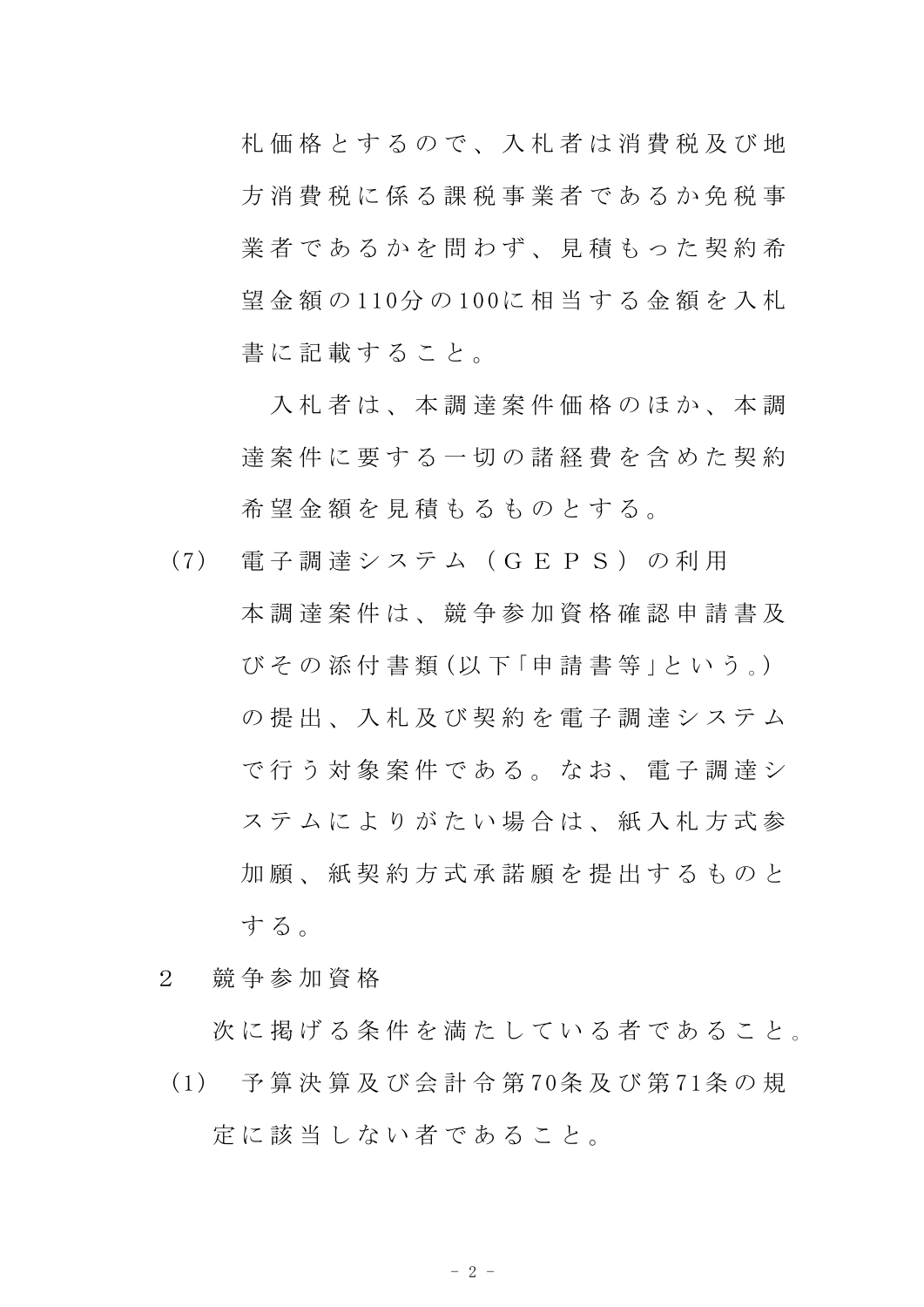(2) 開 札 ま で に 令 和 4 ・ 5 ・ 6 年 度 の 一 般 競 争 (指 名 競 争 )参 加 資 格 (全 省 庁 統 一 資 格 )「物 品 の 製 造 」(電気 · 通信 用 機 器 類) 又 は 「 物 品 の 販 売 」 ( 電 気 · 通 信 用 機 器 類 ) の A 、 B 又 は C の 等 級 に 格 付 け さ れ た 九 州 ・ 沖 縄 地 域 の 競 争 参加資格を有する者であること。

一 般 競 争 (指 名 競 争 )参 加 資 格 (全 省 庁 統 一 資 格 )の 申 請 の 時 期 及 び 場 所 に つ い て は 「 競 争 参 加 資 格 に 関 す る 公 示 」 (令 和 4 年 3 月 31日 付 官 報 )に 記 載 さ れ て い る 時 期 及 び 場 所 で 申 請 を 受 け付ける。

- (3) 会 社 更 生 法 (平 成 14年 法 律 第 154号 )に 基 づ き 更生手続開始の申し立てがなされていない者 又 は 民 事 再 生 法 (平 成 11年 法 律 第 225号 )に 基 づ き 再 生 手 続 開 始 の 申 し 立 て が な さ れ て い な い 者 (競 争 参 加 資 格 に 関 す る 公 示 に 基 づ く 再 申 請 の 手 続 き を 行 っ た 者 を 除 く 。)で あ る こ と 。
- (4) 申 請 書 等 の 提 出 期 限 の 日 か ら 開 札 の 時 ま で の 期 間 に 、 九 州 地 方 整 備 局 長 か ら 指 名 停 止 を 受けていないこと。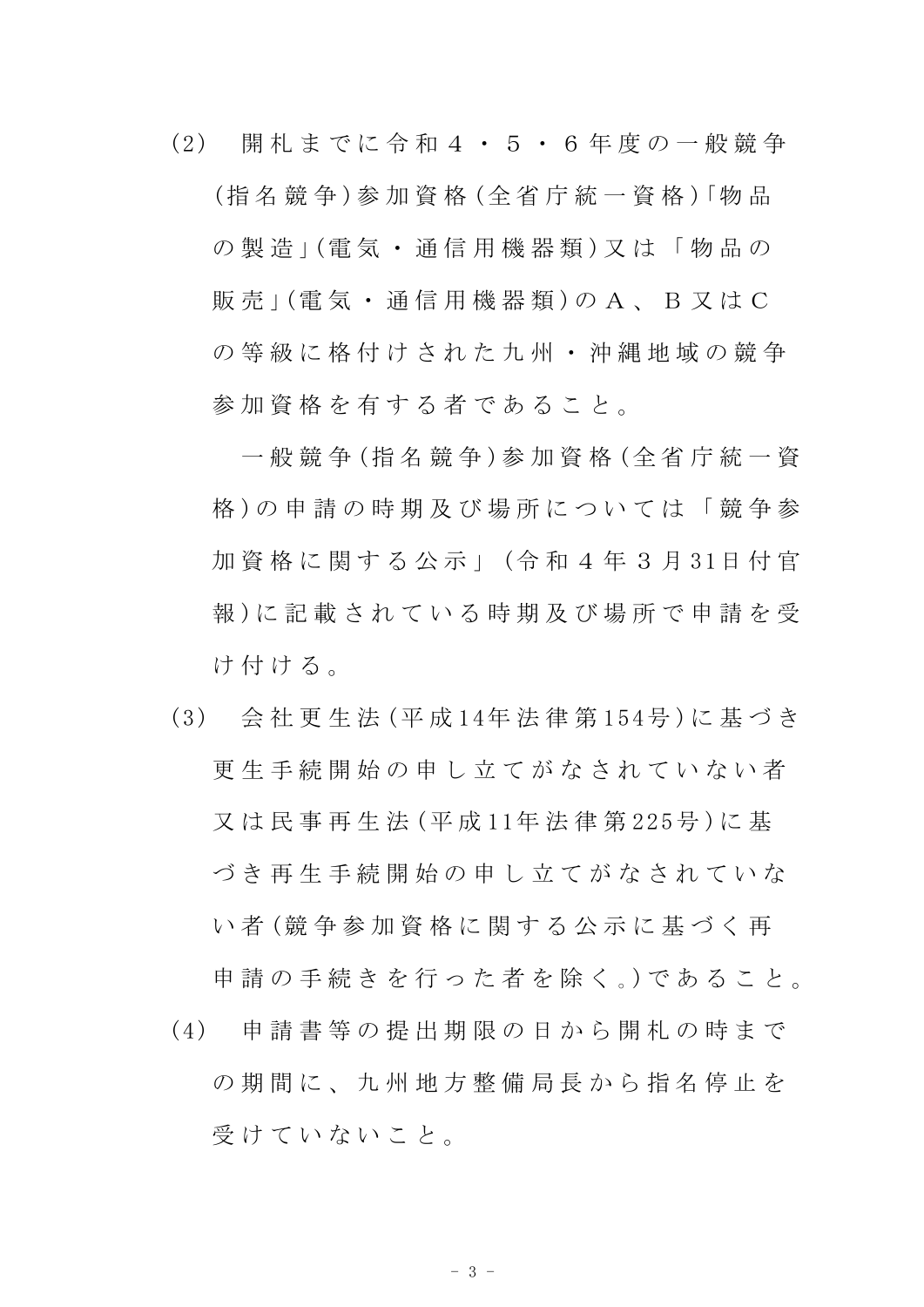- (5) 入 札 説 明 書 に 示 す 履 行 実 績 が あ る こ と を 証 明 した者であること。
- (6) 当 該 調 達 物 品 に 関 し 入 札 説 明 書 に 示 す 迅 速 な ア フ タ ー サ ー ビ ス 体 制 及 び 部 品 の 供 給 体 制 が整備されていることを証明した者であるこ と 。
- (7) 事 業 協 同 組 合 と し て 申 請 書 を 提 出 し た 場 合 、 その構成員は、単体として申請書を提出しな い こ と 。
- (8) 電 子 調 達 シ ス テ ム に よ る 場 合 は 、電 子 認 証 (ICカード)を取得していること。
- (9) 警 察 当 局 か ら 、 暴 力 団 員 が 実 質 的 に 経 営 を 支配する者またはこれに準ずるものとして、 国 土 交 通 省 発 注 工 事 等 か ら の 排 除 要 請 が あ り 、

当 該 状 態 が 継 続 し て い る 者 で な い こ と 。

(10) 入 札 に 参 加 し よ う と す る 者 の 間 に 以 下 の 基 進のいずれかに該当する関係がないこと。

① 資 本 関 係

- 以下のいずれかに該当する二者の場合。
	- ( ア )子 会 社 等 ( 会 社 法 ( 平 成 17年 法 律 第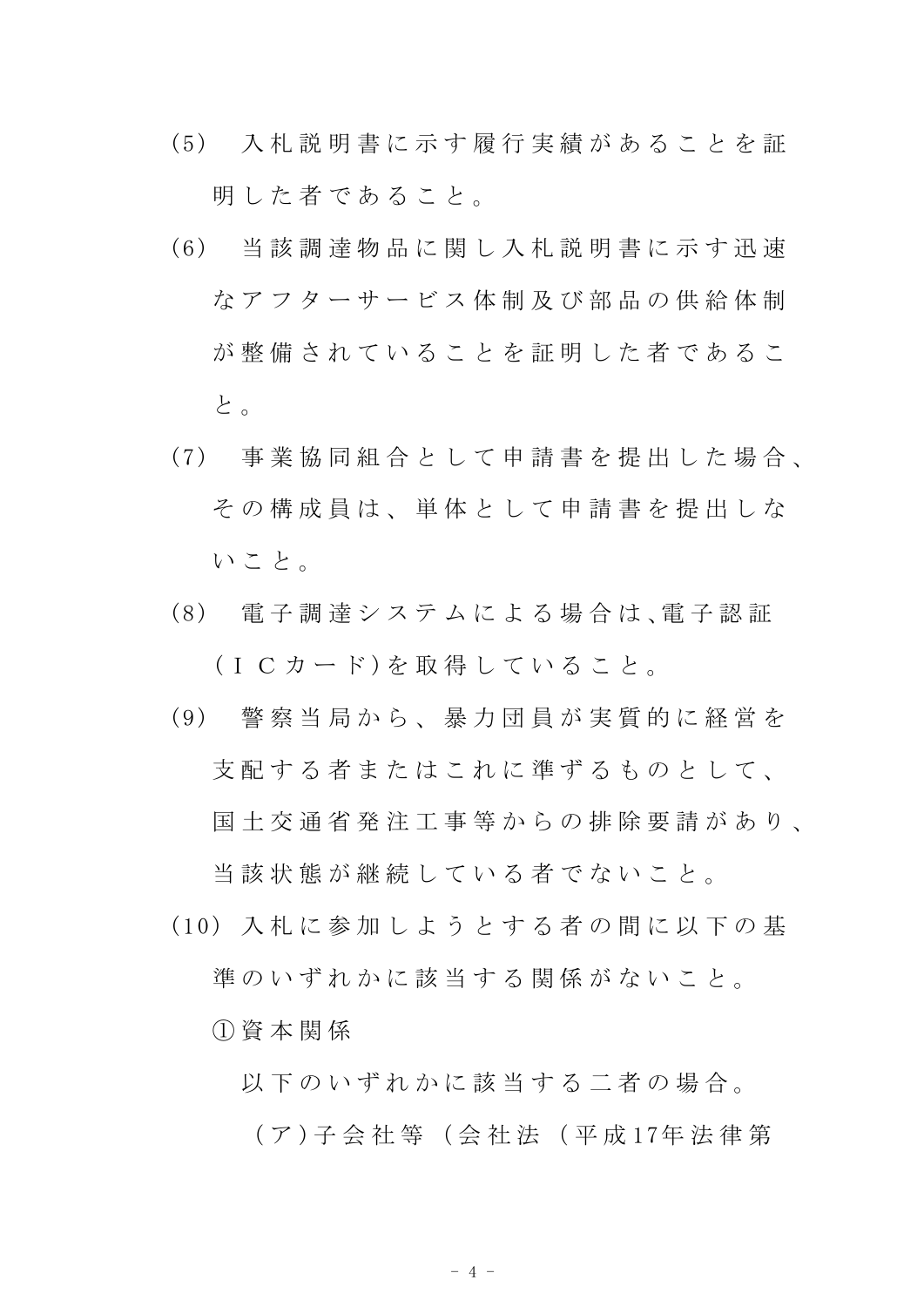86号 ) 第 2 条 第 3 号 の 2 に 規 定 す る 子

会社等をいう。(イ)において同

じ 。 ) と 親 会 社 等 ( 同 条 第 4 号 の 2 に

規定する親会社等をいう。(イ)にお

いて同じ。)の関係にある場合

(イ) 親会社等を同じくする子会社等同士

の関係にある場合

② 人 的 関 係

以下のいずれかに該当する二者の場合。 ただし、(ア)については、会社等(会社 法 施 行 規 則 ( 平 成 18年 法 務 省 令 第 12号 ) 第 2 条 第 3 項 第 2 号 に 規 定 す る 会 社 等 を い う 。 以 下 同 じ 。 ) の 一 方 が 民 事 再 生 法 ( 平 成 11 年 法 律 第 225号 ) 第 2 条 第 4 号 に 規 定 す る 再 生 手 続 が 存 続 中 の 会 社 等 又 は 更 生 会 社 ( 会 社 更 生 法 ( 平 成 14年 法 律 第 154号 ) 第

2 条 第 7 項 に 規 定 す る 更 生 会 社 を い う 。) である場合を除く。

( ア ) 一 方 の 会 社 等 の 役 員 ( 株 式 会 社 の 取 締役 (指名委員会等設置会社にあって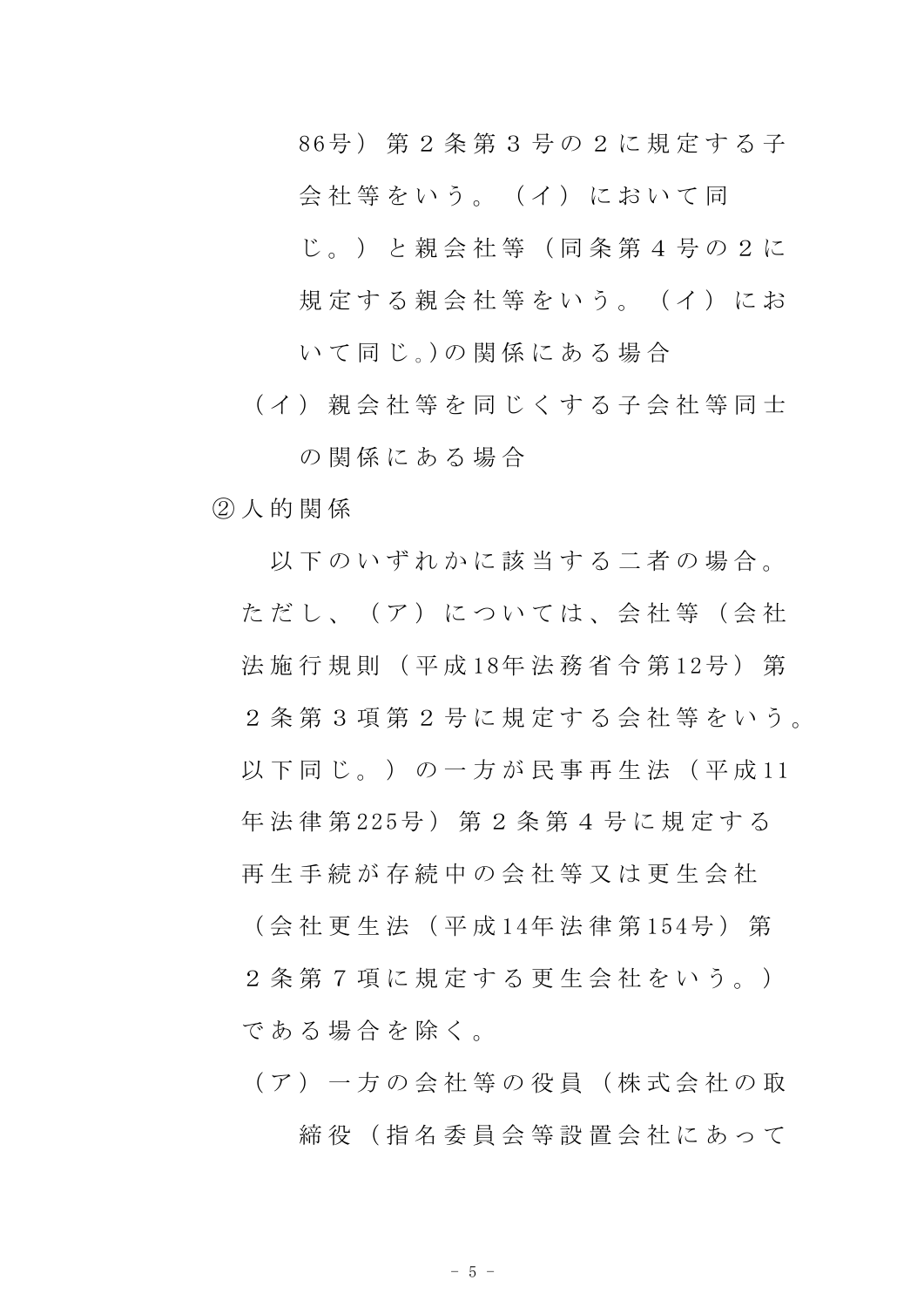は 執 行 役 ) 、 持 分 会 社 ( 合 名 会 社 、 合 資 会 社 若 し く は 合 同 会 社 を い う 。 ) の 業務を執行する社員、組合の理事又は これらに準ずる者をいう。以下同じ。)が、 他方の会社等の役員を現に兼ねている 場 合

( イ ) 一 方 の 会 社 等 の 役 員 が 、 他 方 の 会 社 等 の 民 事 再 生 法 第 64条 第 2 項 又 は 会 社 更 生 法 第 67条 第 1 項 の 規 定 に よ り 選 任 された管財人(以下単に「管財人」と

い う。) を現に兼ねている場合

(ウ) 一方の会社等の管財人が、他方の会

社 等 の 管 財 人 を 現 に 兼 ね て い る 場 合 ③ そ の 他 の 入 札 の 適 正 さ が 阻 害 さ れ る と 認 め

**ら れ る 場 合 。組 合 と そ の 構 成 員 が 同 一 の 入** 札 に 参 加 し て い る 場 合 そ の 他 上 記 ① 又 は ② と同 視 し う る 資 本 関 係 又 は 人 的 関 係 が あ る と 認 め ら れ る 場 合 。

(11) 入 札 説 明 書 の 交 付 を 下 記 3 (3)の 交 付 方 法 により、直接入手した者であること。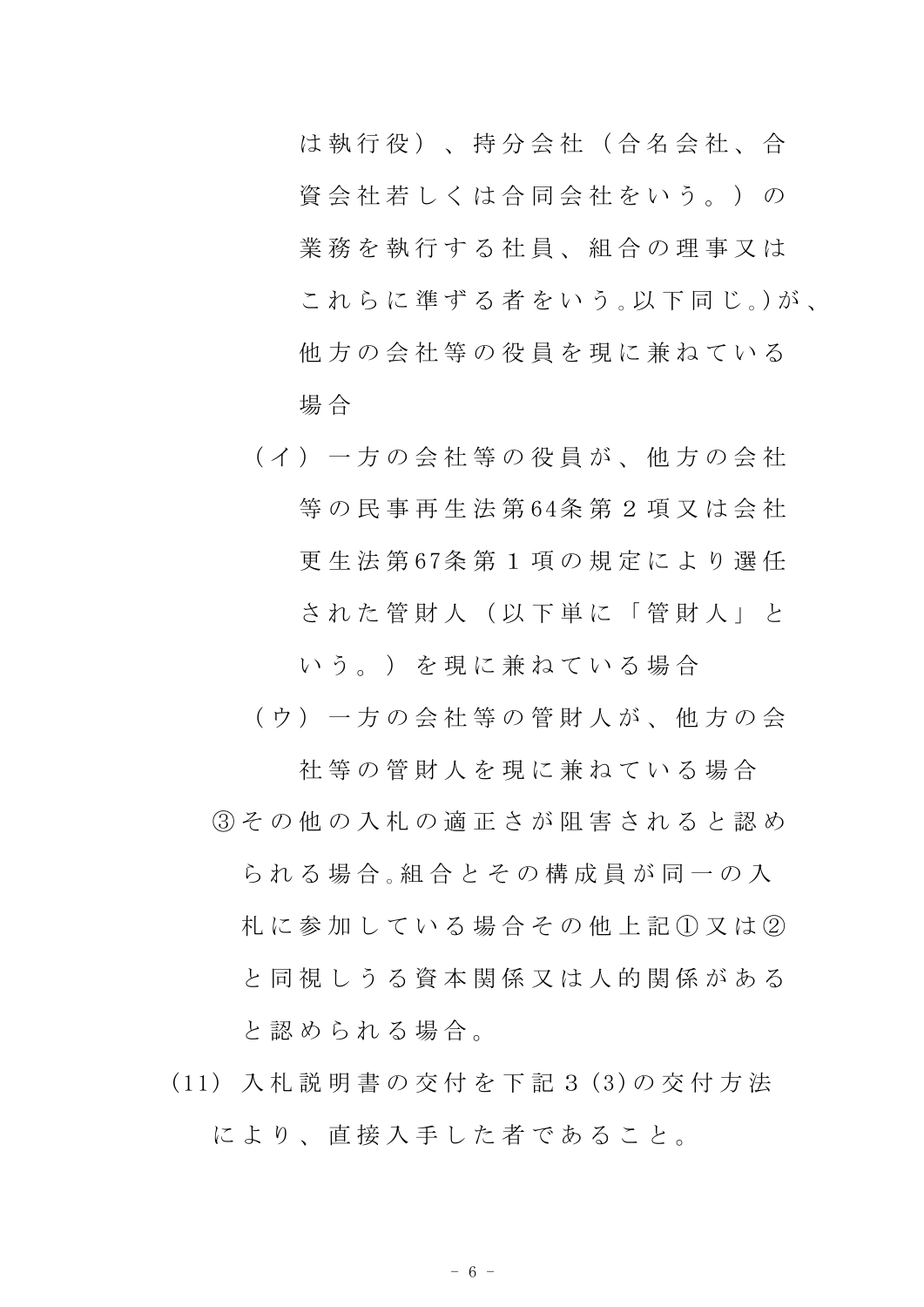- 3 入 札 書 の 提 出 場 所 等
- (1) 入 札 書 の 提 出 場 所 、 契 約 条 項 を 示 す 場 所 及 び 問 い 合 わ せ 先

〒 812-0013 福 岡 県 福 岡 市 博 多 区 博 多 駅 東

2 丁 目 10番 7 号 国 土 交 通 省 九 州 地 方 整 備 局 総 務 部 契 約 課 購 買 係 大 迫 輝 美

電 話 092-476-3509(内 線 2538)

(2) 入 札 説 明 書 の 交 付 期 間

令 和 4 年 5 月 19日 か ら 令 和 4 年 6 月 20日 ま で

(3) 入 札 説 明 書 の 交 付 方 法

電子調達システムにより交付する。(質問 回 答 等 を 、 電 子 調 達 シ ス テ ム の 調 達 資 料 ダ ウ ン ロ ー ド 機 能 を 用 い て 行 う た め 、 資 料 の ダ ウ ン ロ ー ド の 際 に 「 ダ ウ ン ロ ー ド し た 案 件 に つ い て 訂 正 ・ 取 消 が 行 わ れ た 際 に 更 新 通 知 メ ー ル の 配 信 を 希 望 す る 」 に チ ェ ッ ク を 入 れ る こ と。)

ただし、やむを得ない事由により、電子調 達 シ ス テ ム に よ り 入 手 が で き な い 場 合 は 、 上 記 3 (1)に 問 い 合 わ せ る こ と。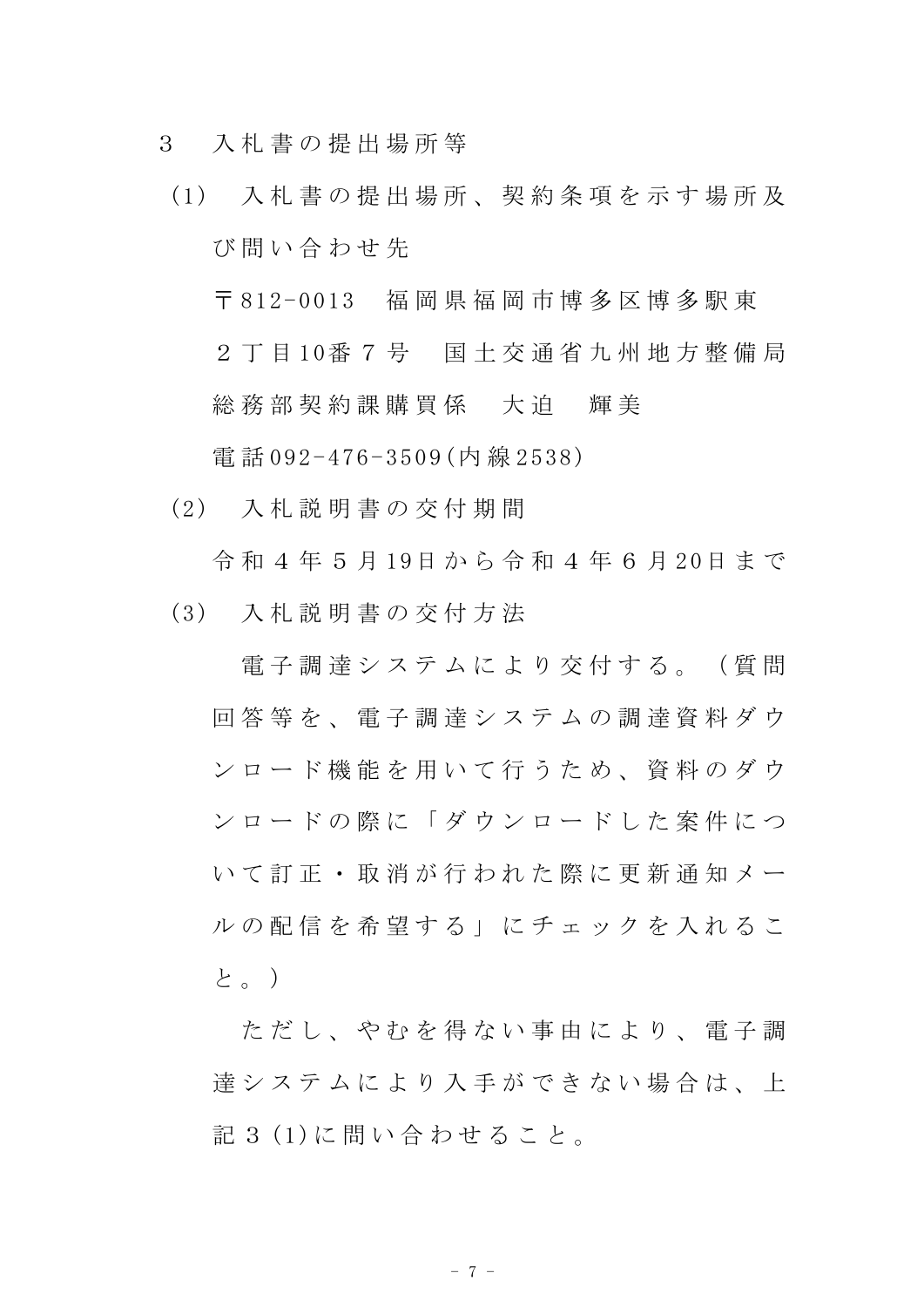(4) 電 子 調 達 シ ス テ ム の U R L

https://www.geps.go.jp/

- (5) 電 子 調 達 シ ス テ ム 、 持 参 、 郵 送 等 又 は 電 子 メールによる申請書等の提出期限 令和4年 6 月 20日 17時 00分
- (6) 電 子 調 達 シ ス テ ム 、 持 参 及 び 郵 送 等 に よ る 入札書の提出期限 令和4年7月20日 17時 00分
- (7) 開 札 の 日 時 及 び 場 所 令 和 4 年 7 月 21日 10時 00分 国 土 交 通 省 九 州 地 方 整 備 局 入 札 室
- 4 そ の 他
	- (1) 契 約 手 続 に お い て 使 用 す る 言 語 及 び 通 貨 日本語及び日本国通貨に限る。
	- (2) 入札保証金及び契約保証金 免除。
	- (3) 入 札 者 に 要 求 さ れ る 事 項

本調達案件の入札に参加を希望するものは、 支 出 負 担 行 為 担 当 官 の 交 付 す る 入 札 説 明 書 に 基づく申請書等を作成し、下記により提出し な け れ ば な ら な い 。

① 電 子 調 達 シ ス テ ム に よ り 参 加 を 希 望 す る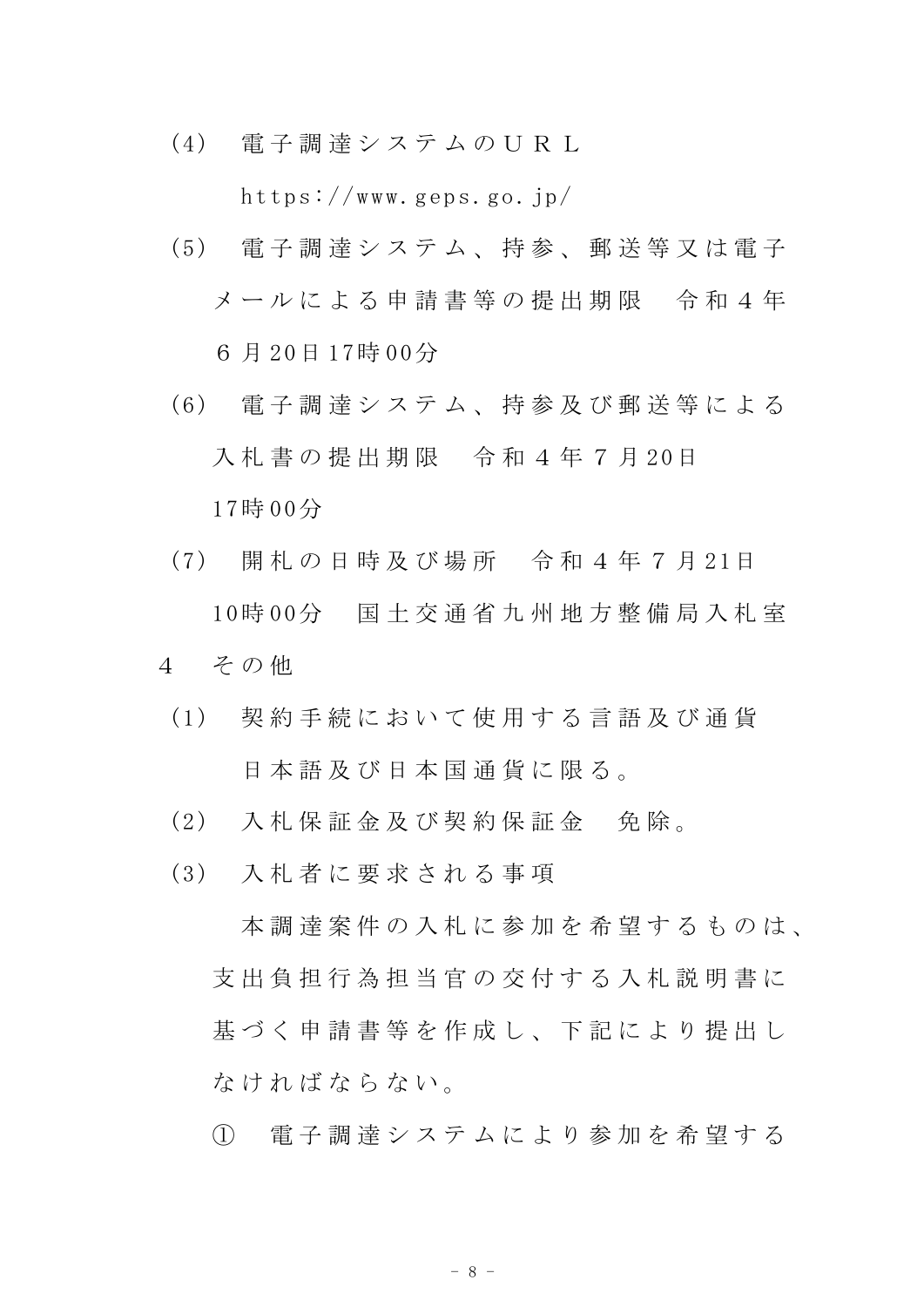者は、申請書等を作成し、上記3(5)に示 す 提 出 期 限 ま で に こ れ を 上 記 3 (4)に 示 す U RLに 電 子 調 達 シ ス テ ム を 利 用 し 、 提 出 し な ければならない。

- ② 紙 入 札 方 式 に よ り 参 加 を 希 望 す る 者 は 、 申請書等を作成し、これを必要な証明書等 と と も に 上 記 3 (5)に 示 す 提 出 期 限 ま で に 上 記 3 (1)に 示 す 場 所 に 提 出 し な け れ ば な らない。
- ③ 上 記 ① 、 ② い ず れ の 場 合 も 、 開 札 日 の 前 日までの間において支出負担行為担当官か ら 申 請 書 等 の 内 容 に 関 す る 説 明 を 求 め ら れ た 場 合 に は 、 そ れ に 応 じ な け れ ば な ら な い 。
- ④ 上 記 2 (2)に 掲 げ る 一 般 競 争 ( 指 名 競 争 ) 参 加 資 格 ( 全 省 庁 統 一 資 格 ) を 有 し て い な い 者 も 上 記 4 (3)に よ り 申 請 書 等 を 提 出 す る こ と が で き る が 、 競 争 に 参 加 す る た め に は 、 開 札 ま で に 当 該 資 格 の 認 定 を 受 け 、 且 つ 競 争 参 加 資 格 の 確 認 を 受 け て い な け れ ば な ら な い 。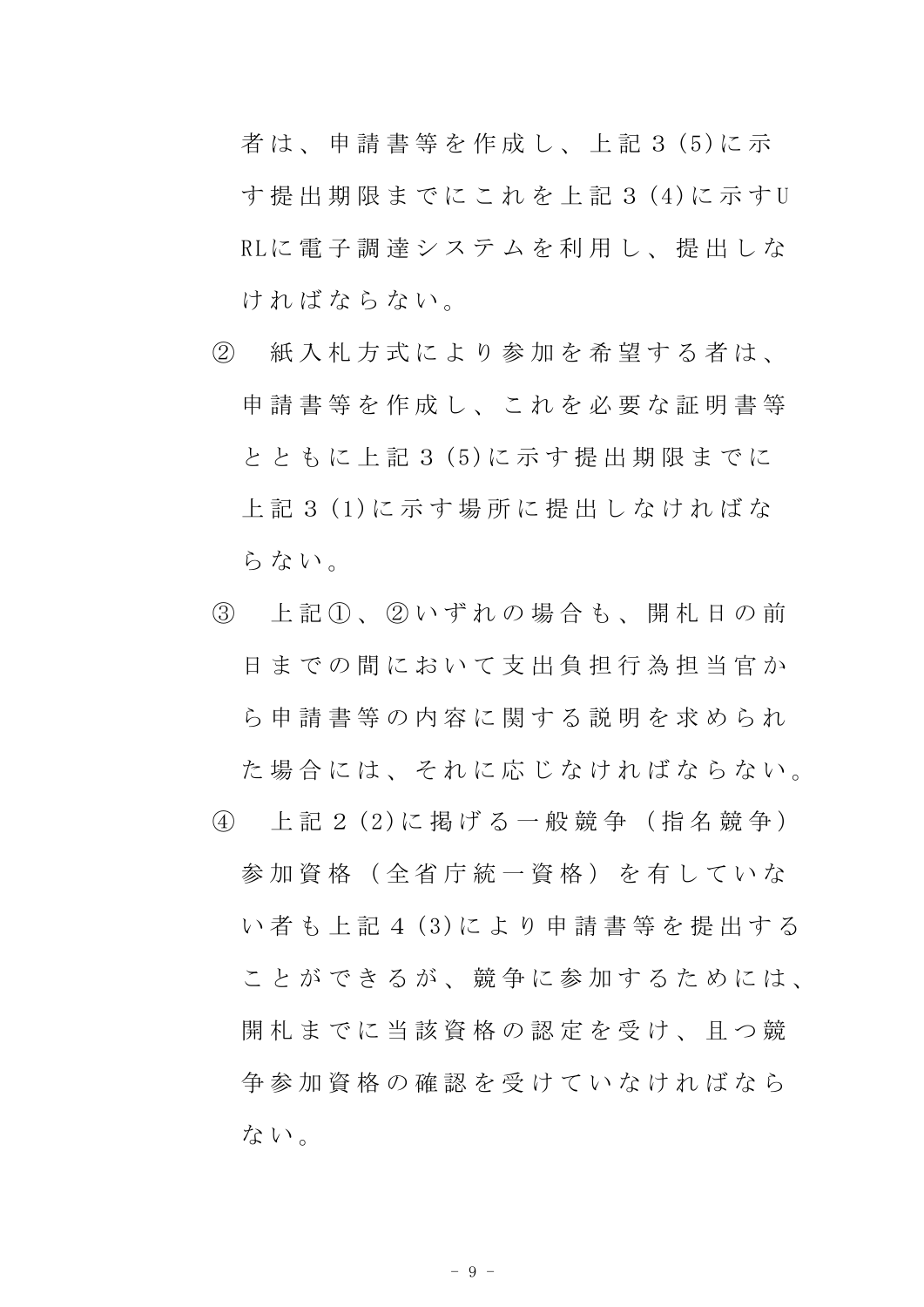- (4) 落 札 対 象 申 請 書 を 基 に 、 支 出 負 担 行 為 担 当官において競争参加資格が確認された入札 書のみを落札対象とする。
- (5) 入 札 の 無 効 競 争 に 参 加 す る 資 格 を 有 し な い 者 の し た 入 札 、 九 州 地 方 整 備 局 競 争 契 約 入 札 心 得 に お い て 示 し た 条 件 等 入 札 に 関 す る 条 件に違反した者のした入札、入札者に求めら れ る 義 務 を 履 行 し な か っ た 者 及 び 電 子 調 達 シ ス テ ム を 利 用 す る た め の 電 子 認 証 ( I C カ ー ド) を不正に使用した者のした入札は無効と し 、 無 効 の 入 札 を 行 っ た 者 を 落 札 者 と し て い た 場 合 に は 落 札 決 定 を 取 消 す 。
- (6) 契 約 書 の 作 成 の 要 否 要
- (7) 落 札 者 の 決 定 方 法 予 算 決 算 及 び 会 計 令 第 79条 の 規 定 に 基 づ い て 作 成 さ れ た 予 定 価 格 の 制限の範囲内で、最低価格をもって有効な入 札を行った者を落札者とする。ただし、落札 者 と な る べ き 者 の 入 札 価 格 に よ っ て は 、 そ の 者により当該契約の内容に適合した履行がな され な い お そ れ が あ る と 認 め ら れ る と き 、 又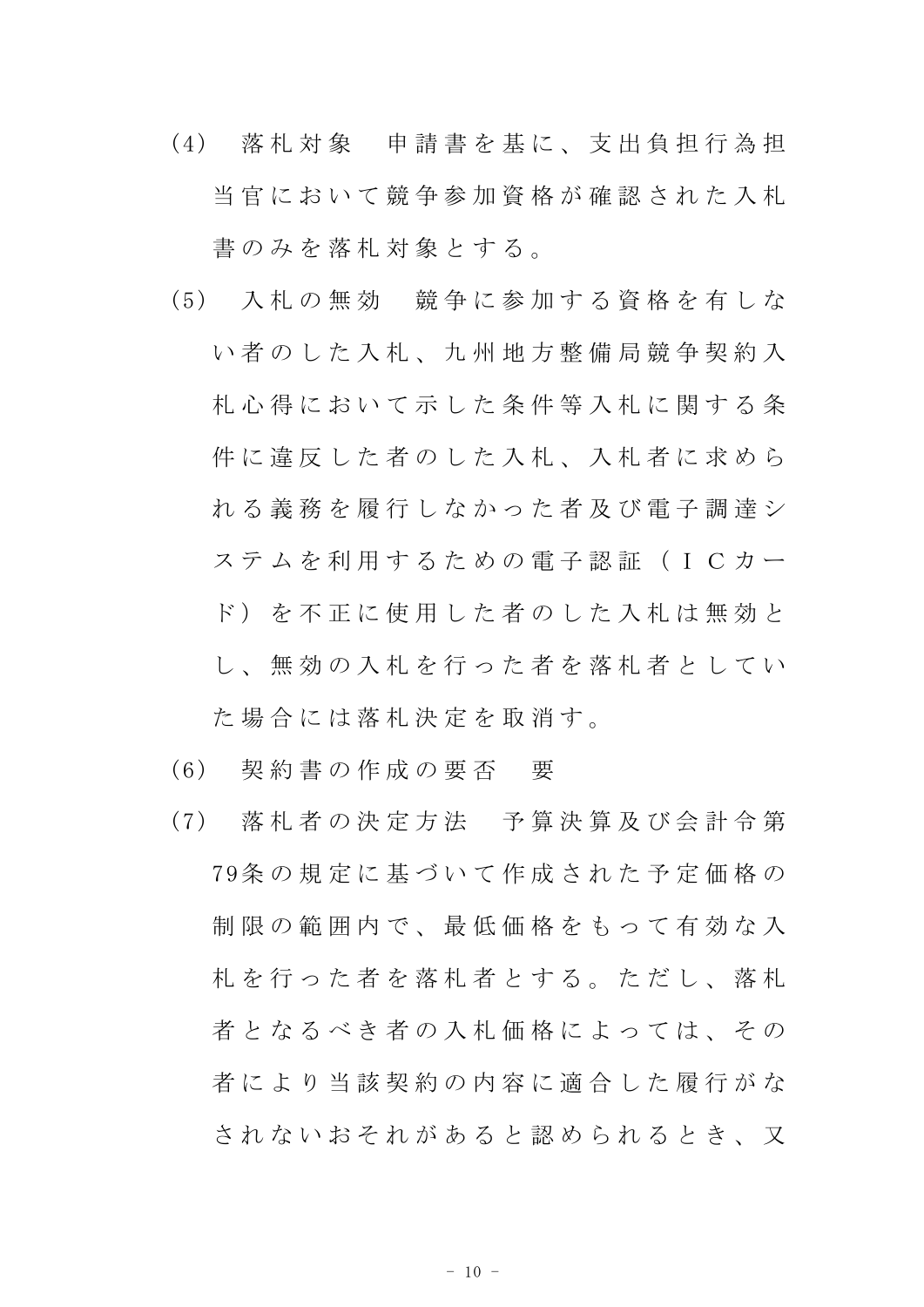はその者と契約を締結することが公正な取引 の秩序を乱すこととなるおそれがあって著し く 不 適 当 で あ る と 認 め ら れ る と き は 、 予 定 価 格の範囲内の価格をもって入札した他の者の う ち 最 低 価 格 を も っ て 入 札 し た 者 を 落 札 者 と することがある。また、原則として、当該入 札 の 執 行 に お い て 入 札 執 行 回 数 は 2 回 を 限 度 と す る 。 な お 、 当 該 入 札 回 数 ま で に 落 札 者 が 決定しない場合は、原則として予算決算及び 会 計 令 第 99条 の 2 の 規 定 に 基 づ く 随 意 契 約 に は移行しない。

- (8) 手続における交渉の有無 無
- (9) 詳 細 は 入 札 説 明 書 に よ る 。
- 5 Summary
	- (1) Official in charge of disbursement of the procuring entity: FUJIMAKI Hiroyuki, Director General of Kyusyu Regional Development Bureau
	- (2) Classification of the products to be procured: 15,28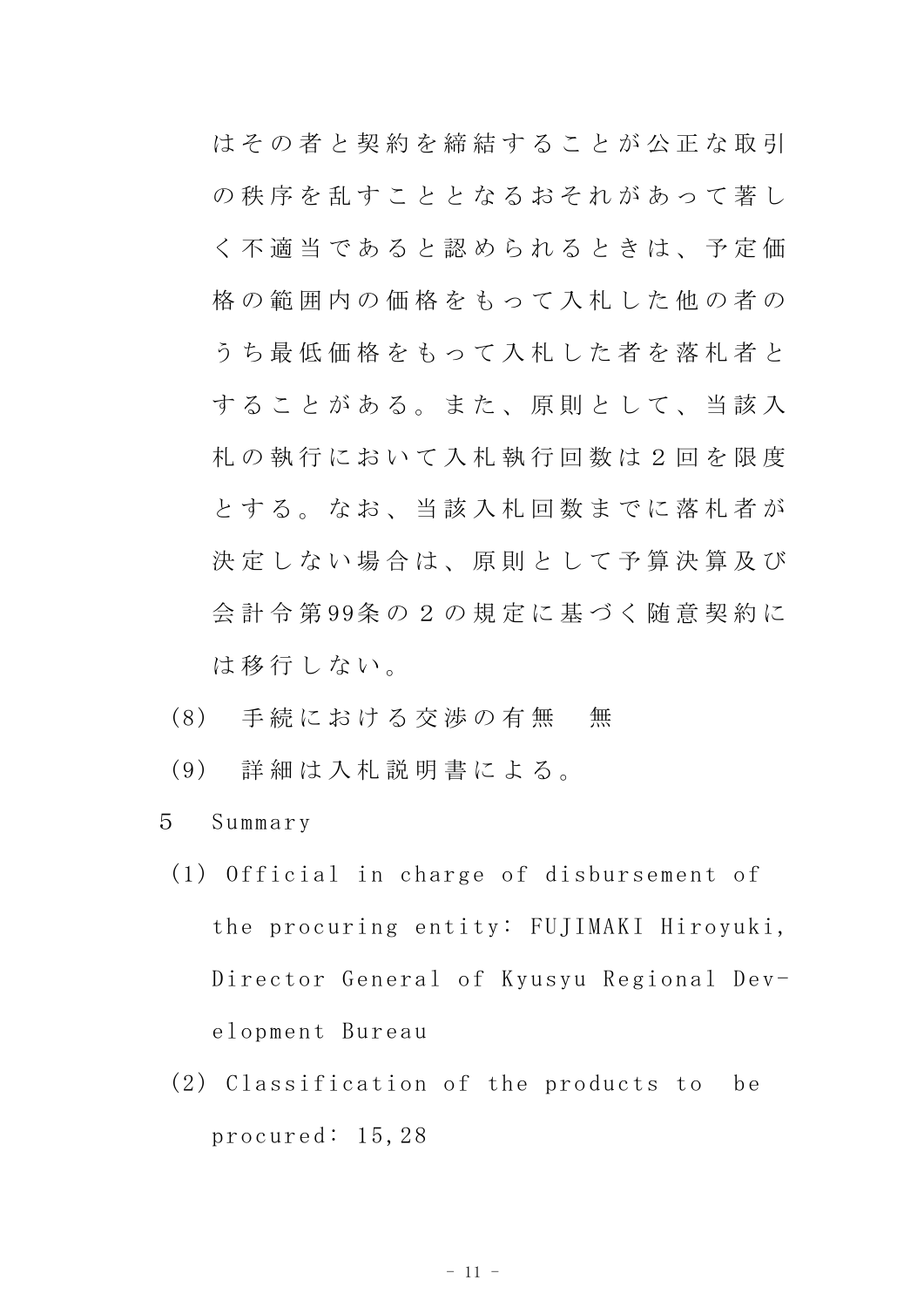- (3) Nature and quantity of the products to be manufactured: Infomation Transmission Equipment (Miyazaki River National Highway Office and other),1set
- (4) Fulfillment period: From the next day of contract through 28 February,2023
- (5) Fulfillment place: as in the tender documentation
- (6) Qualification for participating in the tendering procedures: Suppliers eligible for participating in the proposed tender are those who shall:
	- ① not come under Article 70 and 71 of the Cabinet Order concerning the Budget, Auditing and Accounting
	- ② have Grade A,B orC on" manufacturing of prodects" or "selling of prodects" in Kyusyu・ Okinawa Area in terms of qualification for particpating in tenders by Ministry of Land,Infrastructu-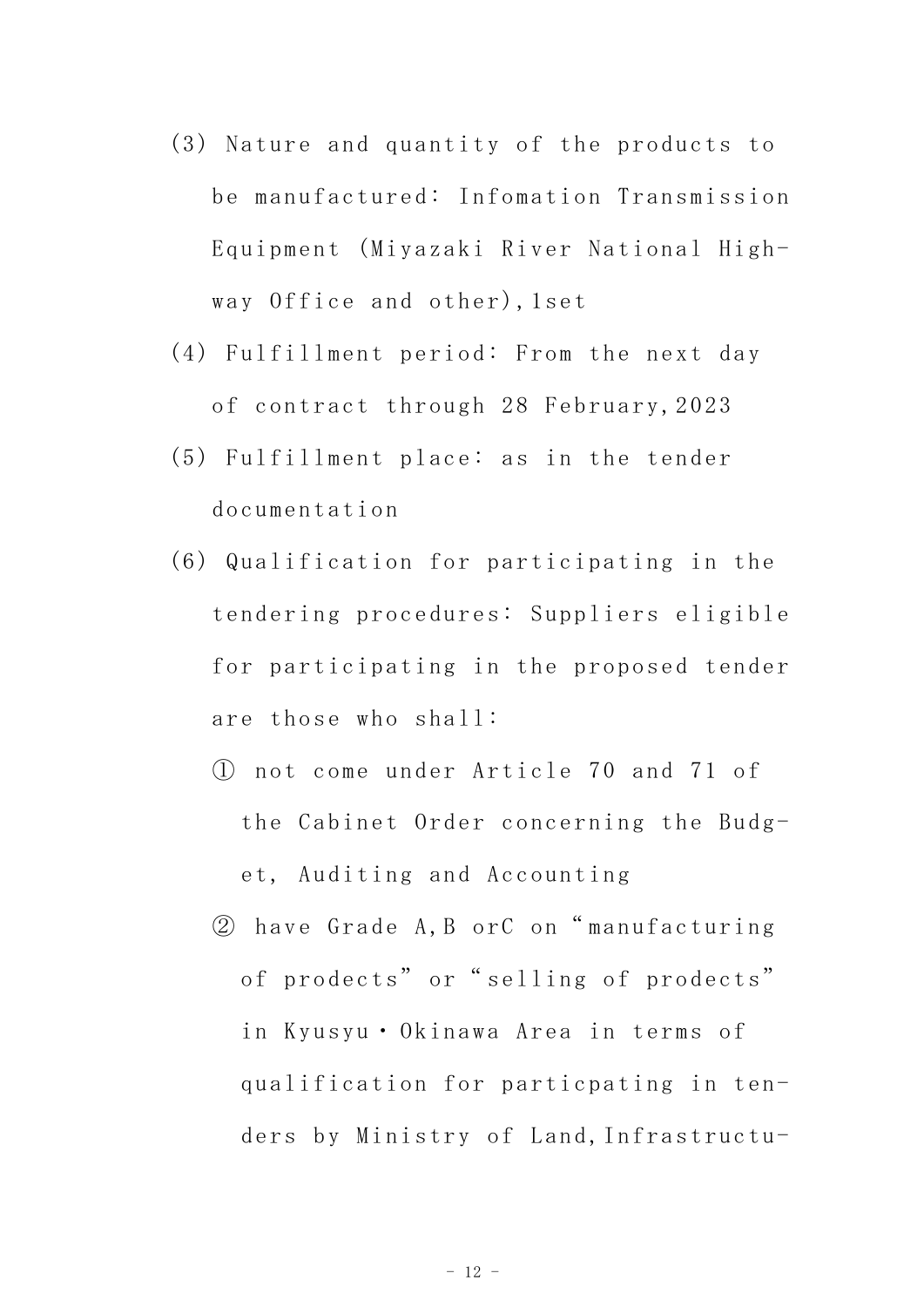re, Transport and Tourism (Single qualication for every ministry and agency)in the fiscal year 2022,2023 and 2024

- ③ not have filed a petition for the commencement of reorganization proceedings under the Corporate Reorganization Act or the commencement of rehabilitation proceedings under the Civil Rehabilitation Act(except those who have done the procedure of reapplication under the notification of the competing participation qualification)
- ④ not be under suspension of nomination by Director General of Kyushu Regional Development Bureau from time limit for the submission of application forms and relevant documents for qualification to Bid Opening

⑤ be the person who proved that there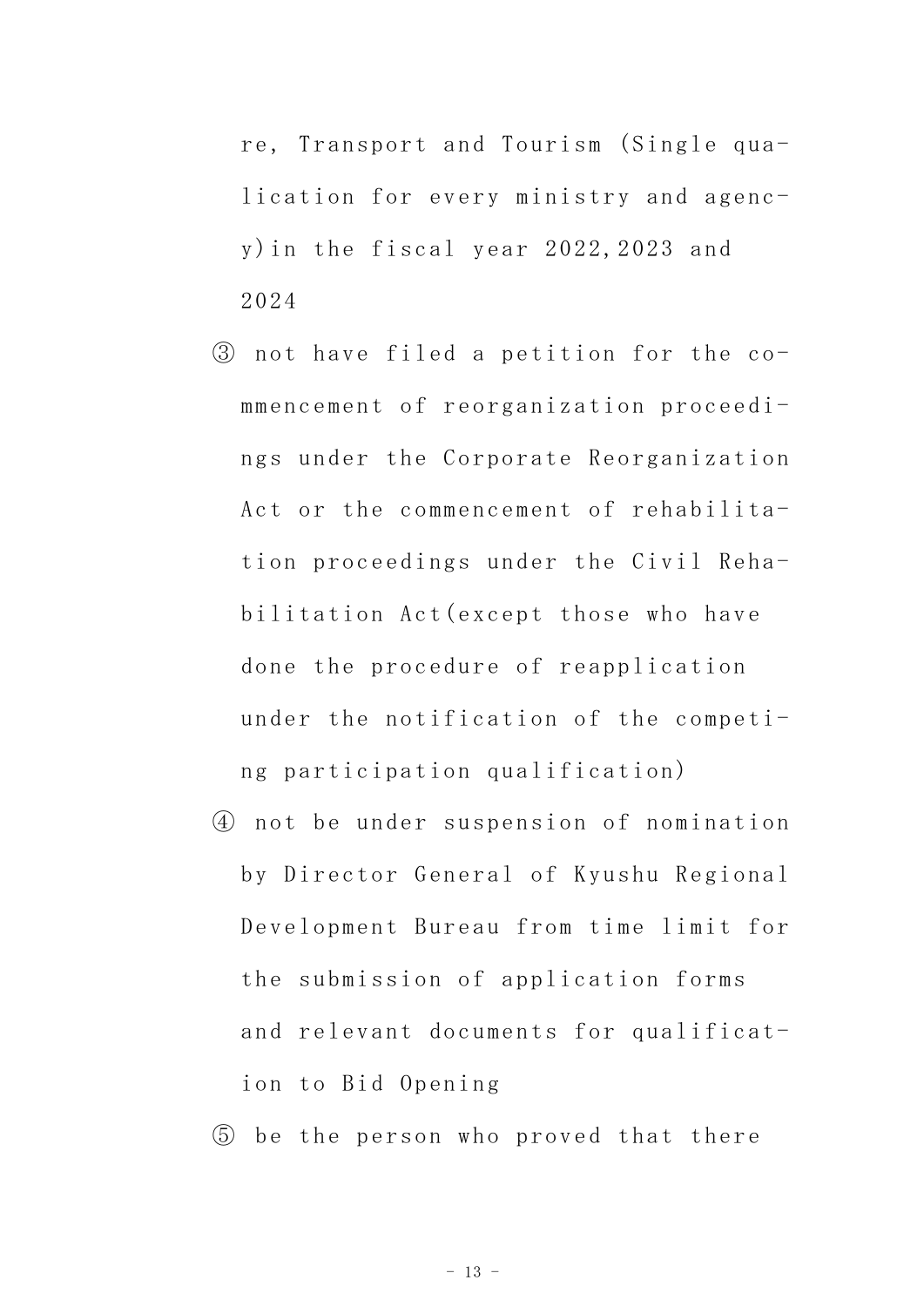is a performance in the bid manual

- ⑥ have proven to have prepared a system to provide rapid aftersale service and supply of goods in the bid manual for the products concerned
- ⑦ acquire the electric certificate in case of using the Electronic Bidding system https://www.geps.go.jp/
- $\circledR$  not be the person that a gangster influences management substantially or the person who has exlusion request from Ministry of Land, Infrastructure, Transport and Tourism is continuing state concerned
- ⑨ be the person who obtained a bid manual from the person of ordering directly
- (7) Time-limit for the submission of application forms and relevant documents for qualification: 17:00 20 June, 2022

 $-14 -$